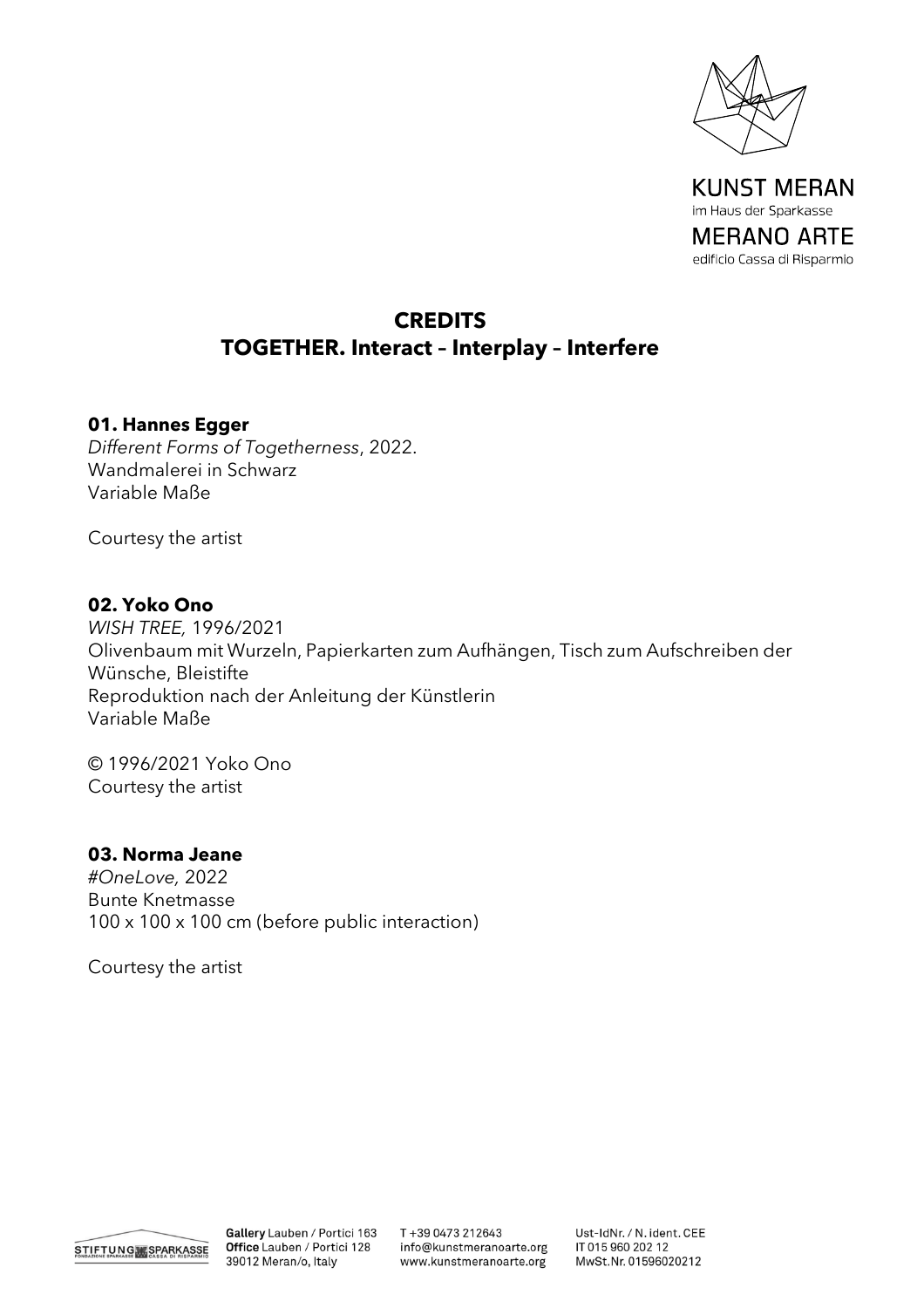

im Haus der Sparkasse MERANO ARTE edificio Cassa di Risparmio

# **4. OfficinaDiDue**

*Seed bombing*, 2020-21 Geblasene Glaskapseln, Pappelsamen, Erde, Plexiglasbehälter, Papier, Menschen. Variable Maße

Courtesy the artists

# **5.a Tania Bruguera**

*The poor treatment of migrants today will be our dishonor tomorrow,* 2019 Poster 100x140 cm Kunstwerk für den öffentlichen Raum, konzipiert für die Ausstellung "Let the truth be, though the world perish", PAC Padiglione d'Arte Contemporanea - Milan, 2019

Courtesy the artist und PAC Padiglione d'Arte Contemporanea Foto Claudia Capelli

# **5.b Tania Bruguera**

*The poor treatment of migrants today will be our dishonor tomorrow,* 2019 Kunstwerk für den öffentlichen Raum, konzipiert für die Ausstellung "Let the truth be, though the world perish", PAC Padiglione d'Arte Contemporanea - Milan, 2019

Courtesy the artist und PAC Padiglione d'Arte Contemporanea

# **6. Anna Maria Maiolino**

*Por um fio (fotopoemacao series)*, 1976 Fotografie 52 x 79 cm

Courtesy the artist und Videoinsight Collection, Turin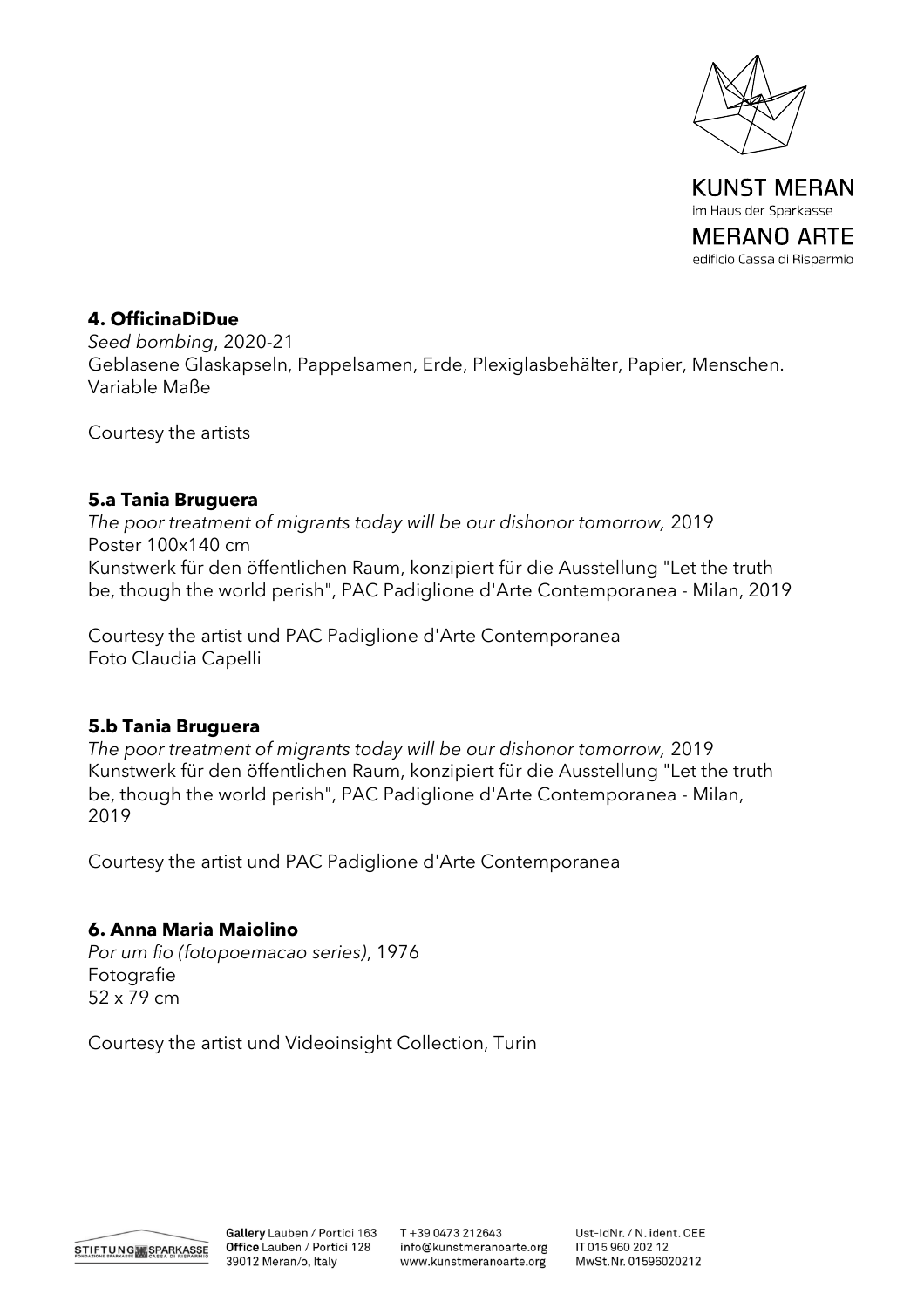

im Haus der Sparkasse MERANO ARTE edificio Cassa di Risparmio

# **7. melanie bonajo**

*Big Spoon,* 2022 Filmstill aus "When the body says Yes" für die 59. Venedig Biennale 2022

Courtesy the artist and Akinci, Amsterdam

### **08. Christian Niccoli**

*Die kollektive Last (The collective weight),* 2011 Videoinstallation (still) 35''

Courtesy the artist

# **9. Ulay / Marina Abramović**

*Relation in Time,* 1977 Video (Schwarzweiß, Ton) 74'54'' Performance: 16 Stunden unter Ausschluss des Publikums Letzte Stunde der Aufführung mit Publikum Stündlich aufgenommene Fotoserie Studio G7, Bologna, Italien

© Ulay/ Marina Abramović Courtesy of the Marina Abramović Archives and LIMA

# **10. Ari Benjamin Meyers**

*Duet*, 2014 2 Partituren auf Papier, 2 Notenständer, pdf-Datei, Anleitung 31,5 x 24 cm je

Courtesy the artist und Esther Schipper, Berlin